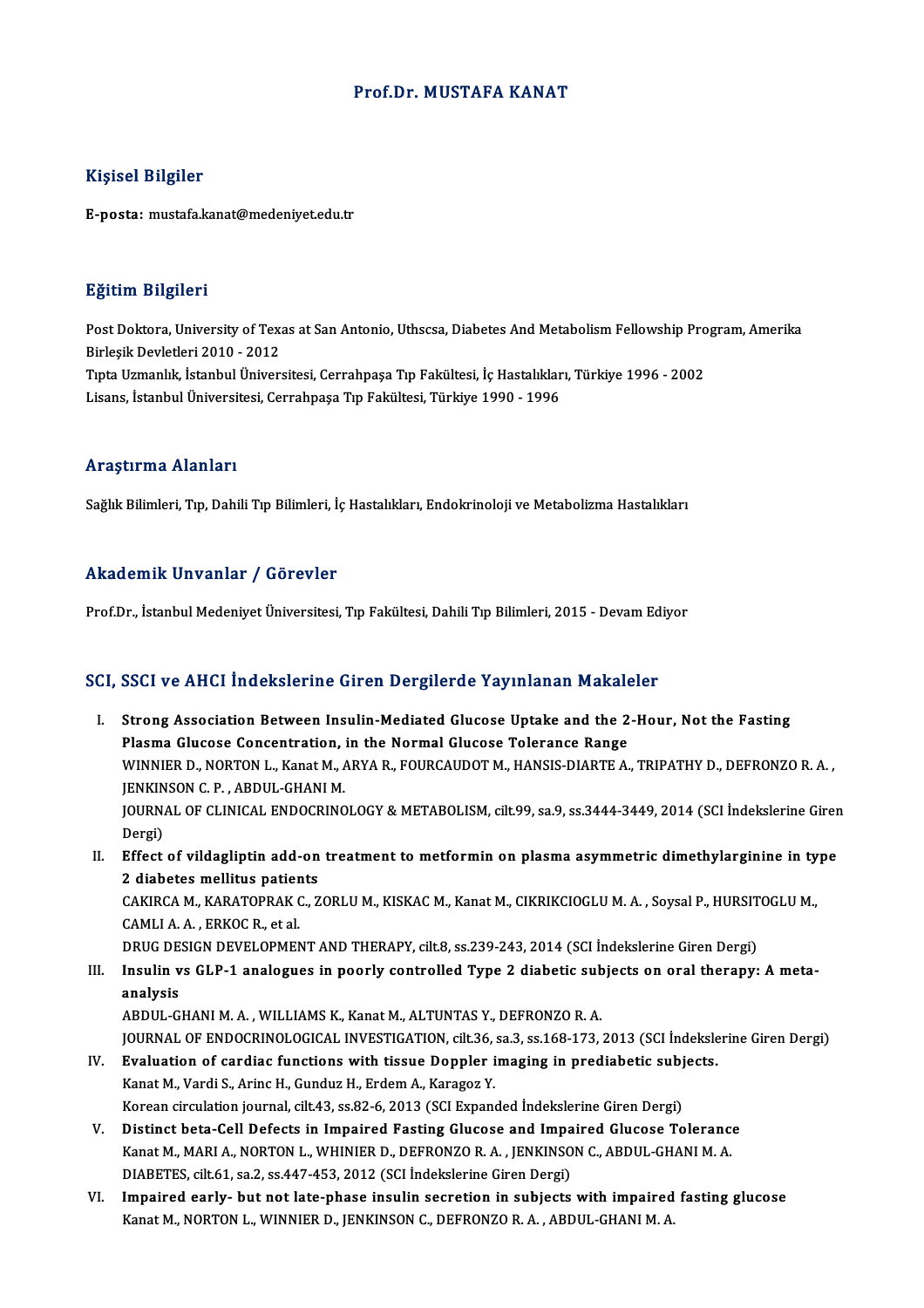ACTA DIABETOLOGICA, cilt.48, sa.3, ss.209-217, 2011 (SCI İndekslerine Giren Dergi)<br>The Belationship Between beta Cell Eunstien and Glyssted Hemaglebin Bes ACTA DIABETOLOGICA, cilt.48, sa.3, ss.209-217, 2011 (SCI İndekslerine Giren Dergi)<br>VII. The Relationship Between beta-Cell Function and Glycated Hemoglobin Results from the Veterans<br>Administration Constis Enidemielegy ACTA DIABETOLOGICA, cilt.48, sa.3, ss.209-217, 20<br>The Relationship Between beta-Cell Function<br>Administration Genetic Epidemiology Study<br>Kanat M. WINNIER D. NORTON L. ARAR N. JENK The Relationship Between beta-Cell Function and Glycated Hemoglobin Results from the Administration Genetic Epidemiology Study<br>Kanat M., WINNIER D., NORTON L., ARAR N., JENKINSON C., DEFRONZO R. A. , ABDUL-GHANI M. A.<br>DIAB Administration Genetic Epidemiology Study<br>Kanat M., WINNIER D., NORTON L., ARAR N., JENKINSON C., DEFRONZO R. A. , ABDUL-GHANI M. A.<br>DIABETES CARE, cilt.34, sa.4, ss.1006-1010, 2011 (SCI İndekslerine Giren Dergi) Kanat M., WINNIER D., NORTON L., ARAR N., JENKINSON C., DEFRONZO R. A. , ABDUL-GHANI M. A.<br>DIABETES CARE, cilt.34, sa.4, ss.1006-1010, 2011 (SCI indekslerine Giren Dergi)<br>VIII. Heart rate variability and heart rate turbule disease<br>GUNDUZ H., Talay F., ARINC H., Ozyildirim S., AKDEMIR R., Yolcu M., Kanat M., UYAN C. Heart rate variability and heart rate turbulence in patients with chronic ob<br>disease<br>GUNDUZ H., Talay F., ARINC H., Ozyildirim S., AKDEMIR R., Yolcu M., Kanat M., UYAN C.<br>CARDIOLOCY JOURNAL silt 16, 82.6, 85.552, 559, 2009 CARDIOLOGY JOURNAL, cilt.16, sa.6, ss.553-559, 2009 (SCI İndekslerine Giren Dergi) GUNDUZ H., Talay F., ARINC H., Ozyildirim S., AKDEMIR R., Yolcu M., Kanat M., UYAN C.<br>CARDIOLOGY JOURNAL, cilt.16, sa.6, ss.553-559, 2009 (SCI Indekslerine Giren Dergi)<br>IX. A multi-center, open label, crossover designed pr CARDIOLOGY JOURNAL, cilt.16, sa.6, ss.553-559, 2009 (SCI Indekslerine Giren Dergi)<br>A multi-center, open label, crossover designed prospective study evaluating the effects of<br>Jowering treatment on steroid synthesis in patie A multi-center, open label, crossover designed prospective study evaluating the effects of lipid<br>lowering treatment on steroid synthesis in patients with Type 2 diabetes (MODEST Study)<br>Kanat M., Serin E., Tunckale A., Yild lowering treatment on steroid synthesis in patients with Type 2 diabetes (MODEST Study)<br>Kanat M., Serin E., Tunckale A., Yildiz O., Şahin S., Bolayirli M., Arinc H., DIRICAN A., Karagoz Y., ALTUNTAS Y., et al.<br>JOURNAL OF E Kanat M., Serin E., Tunckale A., Yildiz O., Şahin<br>JOURNAL OF ENDOCRINOLOGICAL INVESTIG.<br>X. Possible fetal outcome of insulin aspart<br>Kanat M. Tabtagi M. **JOURNAL OF ENDOC<br>Possible fetal out<br>Kanat M., Tahtaci M.<br>JOUPNAL OF ENDOC** Kanat M., Tahtaci M.<br>JOURNAL OF ENDOCRINOLOGICAL INVESTIGATION, cilt.31, sa.9, ss.841, 2008 (SCI İndekslerine Giren Dergi) Kanat M., Tahtaci M.<br>JOURNAL OF ENDOCRINOLOGICAL INVESTIGATION, cilt.31, sa.9, ss.841, 2<br>XI. Clinical implications of the DREAM study: response to Davidson.<br>Kanat M JOURNAL<br>Clinical<br>Kanat M.<br>Disbates Clinical implications of the DREAM study: response to Davids<br>Kanat M.<br>Diabetes care, cilt.30, 2007 (SCI Expanded İndekslerine Giren Dergi)<br>Is linid lowening treatment siming for your low LDL loyals so Kanat M.<br>Diabetes care, cilt.30, 2007 (SCI Expanded Indekslerine Giren Dergi)<br>XII. Is lipid lowering treatment aiming for very low LDL levels safe in terms of the synthesis of steroid<br>hormones? Diabetes care<br>Is lipid lowe<br>hormones?<br>Kanat M. SIP Is lipid lowering treatment aiming for very low LDL levels safe in terms<br>hormones?<br>Kanat M., SIPAHIOGLU M., ARINC H., SERIN E., YILDIZ O., TUNCKALE A., CELEBI H.<br>MEDICAL HYPOTHESES, cilt 69, sa.1, ss.104, 112, 2007 (SCLInd hormones?<br>Kanat M., SIPAHIOGLU M., ARINC H., SERIN E., YILDIZ O., TUNCKALE A., CELEBI H.<br>MEDICAL HYPOTHESES, cilt.69, sa.1, ss.104-112, 2007 (SCI İndekslerine Giren Dergi)<br>Is daytime insulin mare physiolagis and less ather Kanat M., SIPAHIOGLU M., ARINC H., SERIN E., YILDIZ O., TUNCKALE A., CELEBI H.<br>MEDICAL HYPOTHESES, cilt.69, sa.1, ss.104-112, 2007 (SCI İndekslerine Giren Dergi)<br>XIII. Is daytime insulin more physiologic and less atherogen MEDICAL<br>Is daytir<br>Kanat M.<br>MEDICAL Is daytime insulin more physiologic and less atherogenic than bedtime insuline<br>Kanat M.<br>MEDICAL HYPOTHESES, cilt.68, sa.6, ss.1228-1232, 2007 (SCI İndekslerine Giren Dergi)<br>Tissue Dennlar eshegardiosranbu in evaluation of Kanat M.<br>MEDICAL HYPOTHESES, cilt.68, sa.6, ss.1228-1232, 2007 (SCI İndekslerine Giren Dergi)<br>XIV. Tissue Doppler echocardiography in evaluation of cardiac effects of subclinical hypothyroidism<br>APINC H. CUNDUZ H. TAMER MEDICAL HYPOTHESES, cilt.68, sa.6, ss.1228-1232, 2007 (SCI İndekslerine Giren Dergi)<br>Tissue Doppler echocardiography in evaluation of cardiac effects of subclinic<br>ARINC H., GUNDUZ H., TAMER A., SEYFELI E., Kanat M., OZHAN Tissue Doppler echocardiography in evaluation of cardiac effects of subclinical hypothyroidism<br>ARINC H., GUNDUZ H., TAMER A., SEYFELI E., Kanat M., OZHAN H., AKDEMIR R., UYAN C.<br>INTERNATIONAL JOURNAL OF CARDIOVASCULAR IMAG ARINC<br>INTERI<br>Dergi)<br>A case INTERNATIONAL JOURNAL OF CARDIOVASCULAR IMAGING, cilt.22, sa.2<br>Dergi)<br>XV. A case of hypothyroidism mimicking acute coronary syndrome<br>CUNDUZ H ARING H VOLGUM AEDEMIR R Kanat M UVAN C Dergi)<br>A case of hypothyroidism mimicking acute coronary synd<br>GUNDUZ H., ARINC H., YOLCU M., AKDEMIR R., Kanat M., UYAN C.<br>INTERNATIONAL JOURNAL OF CARDIOVASCULAR IMACINC, sike A case of hypothyroidism mimicking acute coronary syndrome<br>GUNDUZ H., ARINC H., YOLCU M., AKDEMIR R., Kanat M., UYAN C.<br>INTERNATIONAL JOURNAL OF CARDIOVASCULAR IMAGING, cilt.22, sa.2, ss.141-145, 2006 (SCI İndekslerine Gir GUND<mark>U</mark><br>INTERI<br>Dergi)<br>Evalua INTERNATIONAL JOURNAL OF CARDIOVASCULAR IMAGING, cilt.22, sa.2, ss.141-145, 20<br>Dergi)<br>XVI. Evaluation of right ventricular function in patients with thyroid dysfunction<br>APING H. CUNDUZ H. TAMER A. SEVEELLE Kapet M. QZHAN H Dergi)<br>**Evaluation of right ventricular function in patients with thyroid dysfunction**<br>ARINC H., GUNDUZ H., TAMER A., SEYFELI E., Kanat M., OZHAN H., AKDEMIR R., CELEBI H., UYAN C.<br>CARDIOLOGY, cilt.105, sa.2, ss.89-94, 200 XVI. Evaluation of right ventricular function in patients with thyroid dysfunction ARINC H., GUNDUZ H., TAMER A., SEYFELI E., Kanat M., OZHAN H., AKDEMIR R., CELEBI H., UYAN C.<br>CARDIOLOGY, cilt.105, sa.2, ss.89-94, 2006 (SCI İndekslerine Giren Dergi)<br>XVII. The prevalence of neuropathy and relationship wi CARDIOLOGY<br>The prevale<br>experience<br>TAMEP A VI The prevalence of neuropathy and relationship with risk factors in (<br>experience<br>TAMER A., YILDIZ S., YILDIZ N., Kanat M., GUNDUZ H., TAHTACI M., CELEBI H.<br>MEDICAL PRINCIPLES AND PRACTICE sit 15, so 2, ss 190, 194, 2006 (SC experience<br>TAMER A., YILDIZ S., YILDIZ N., Kanat M., GUNDUZ H., TAHTACI M., CELEBI H.<br>MEDICAL PRINCIPLES AND PRACTICE, cilt.15, sa.3, ss.190-194, 2006 (SCI İndekslerine Giren Dergi)<br>The prevelence of benatis grapulemes in TAMER A., YILDIZ S., YILDIZ N., Kanat M., GUNDUZ H., TAHTACI M., CELEBI H.<br>MEDICAL PRINCIPLES AND PRACTICE, cilt.15, sa.3, ss.190-194, 2006 (SCI Ind<br>XVIII. The prevalence of hepatic granulomas in chronic hepatitis C. MEDICAL PRINCIPLES AND PRACTICE, cilt.15, sa.3, ss.190-194, 2006 (SCI İndekslerine Giren Dergi<br>The prevalence of hepatic granulomas in chronic hepatitis C.<br>Ozaras R., Tahan V., Mert A., Uraz S., Kanat M., Tabak F., Avsar E Ozaras R., Tahan V., Mert A., Uraz S., Kanat M., Tabak F., Avsar E., Ozbay G., Celikel C., Tozun N., et al. Journal of clinical gastroenterology, cilt.38, ss.449-52, 2004 (SCI Indekslerine Giren Dergi)

## XIX. Acute viral hepatitis with severe hyperbilirubinemia andmassive hemolysis in glucose-6-phosphate

MERTA.,TABAKF.,OZTURKR.,AKTUGLUY.,OZARASR.,KanatM. JOURNAL OF CLINICAL GASTROENTEROLOGY, cilt.32, sa.5, ss.461-462, 2001 (SCI İndekslerine Giren Dergi)